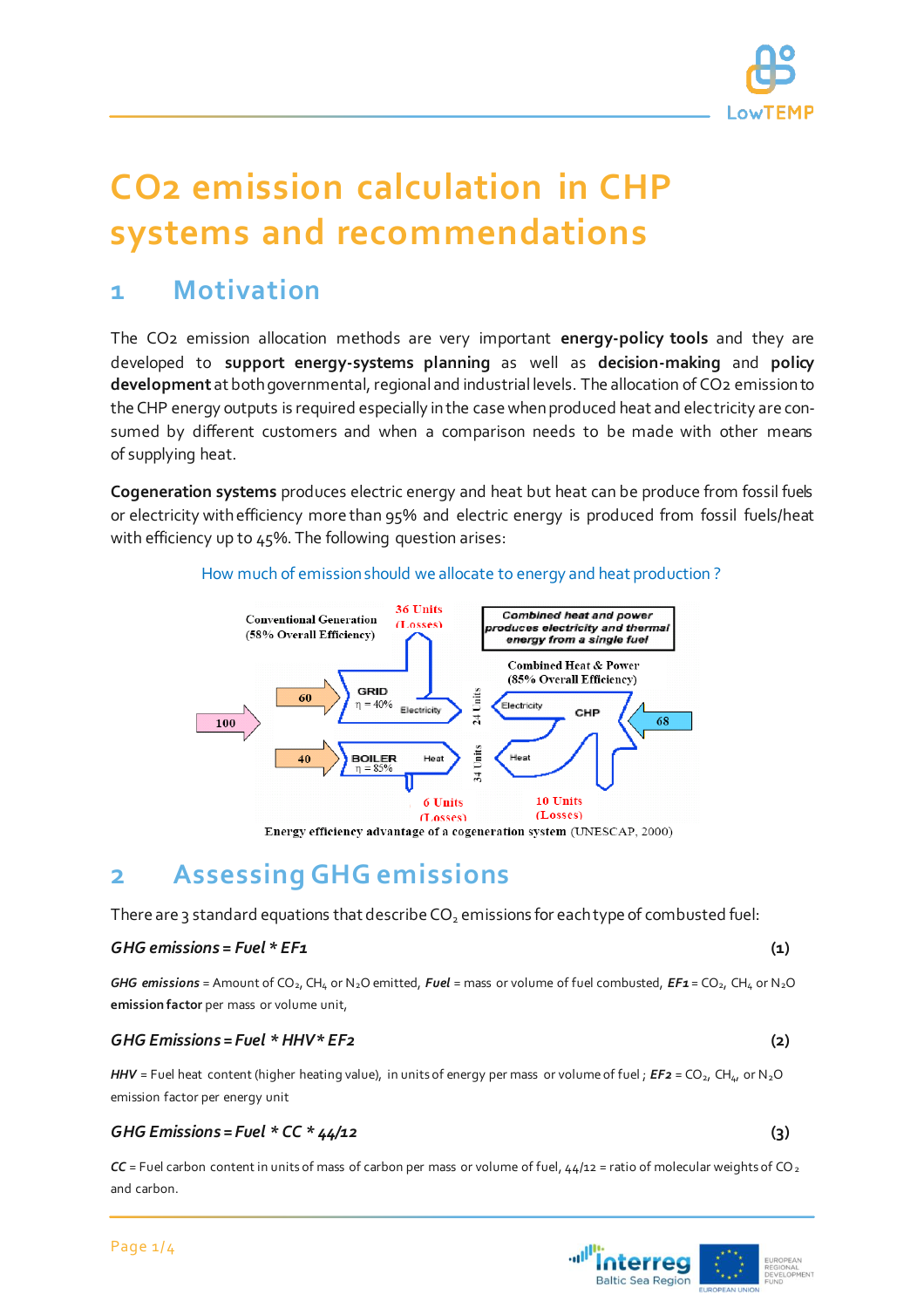

## **2.1 Primary energy (PE)**

Primary energy means energy from renewable and non-renewable sources which has not undergone any conversion or transformation. PE may be fossil or renewable or a combination of both. It can be converted and delivered to end users as final energy, e.g. electricity or heat. PE inputs generally include the upstream activities and processes in supply chain (i.e. extraction, transport and preparation of input fuels).

## **2.2 Primary Energy Factor (PEF)**

The primary energy factor connects primary and final energy - shows how much PE is used to generate a unit of electricity or a unit of useable thermal energy.

#### *Primary energy \* System efficiency = final energy*

*Primary energy factor = Primary energy/final energy*

## **3 CO<sup>2</sup> allocation methods**

The following (most popular in EU) methods were assessed in LowTemp project: **Energy method, Alternative generation method, Power bonus method, Exergy method, 200% method, Pas 2050, Dresden method.** There are other methods in literature: Work method, Finnish method, All savings allocated to electricity, All savings allocated to heat, 50%-50% sharing of savings between heat an electricity, Primary energy content of heat and electricity

#### **3.1 Energy method**

The Energy Method - fuel input or CO<sub>2</sub> emissions are allocated to the produced heat and electricity based on the energy content of the produced products. The advantage of this method is that it is very simple and transparent. The disadvantage is that the energy content of the products does not distinguish energy products, i.e. does not take into account their qualities (electricity can be easier transformed to heat than opposite). **CO2 allocation factor for heat production:**

#### $f_0 = Q/(Q + E)$

### **3.2 Alternative generation method**

**The Alternative Generation method** also known as the Efficiency Method or the Benefit Sharing Method (BSM) has been developed by The Finnish District Heating Association. The method allocates  $CO<sub>2</sub>$  emissions and resources to the heat and power production in proportion to the fuel needed to produce the same amount of heat or power in separate plants. Alternative production in two separate plants, will depend on their efficiencies *ηheat* and *ηelec* respectively**.**

 $f_Q = (Q/n_{\text{alt heat}}) / (Q/n_{\text{alt heat}} + E/n_{\text{alt elec}})$ 

#### **3.3 Power bonus method**

The Power Bonus Method is often used for allocation of CO<sub>2</sub> emissions between heat and power production in the European Union. In this method the heat is the main product, while power produced during the process is considered as a bonus. The primary energy is allocated first

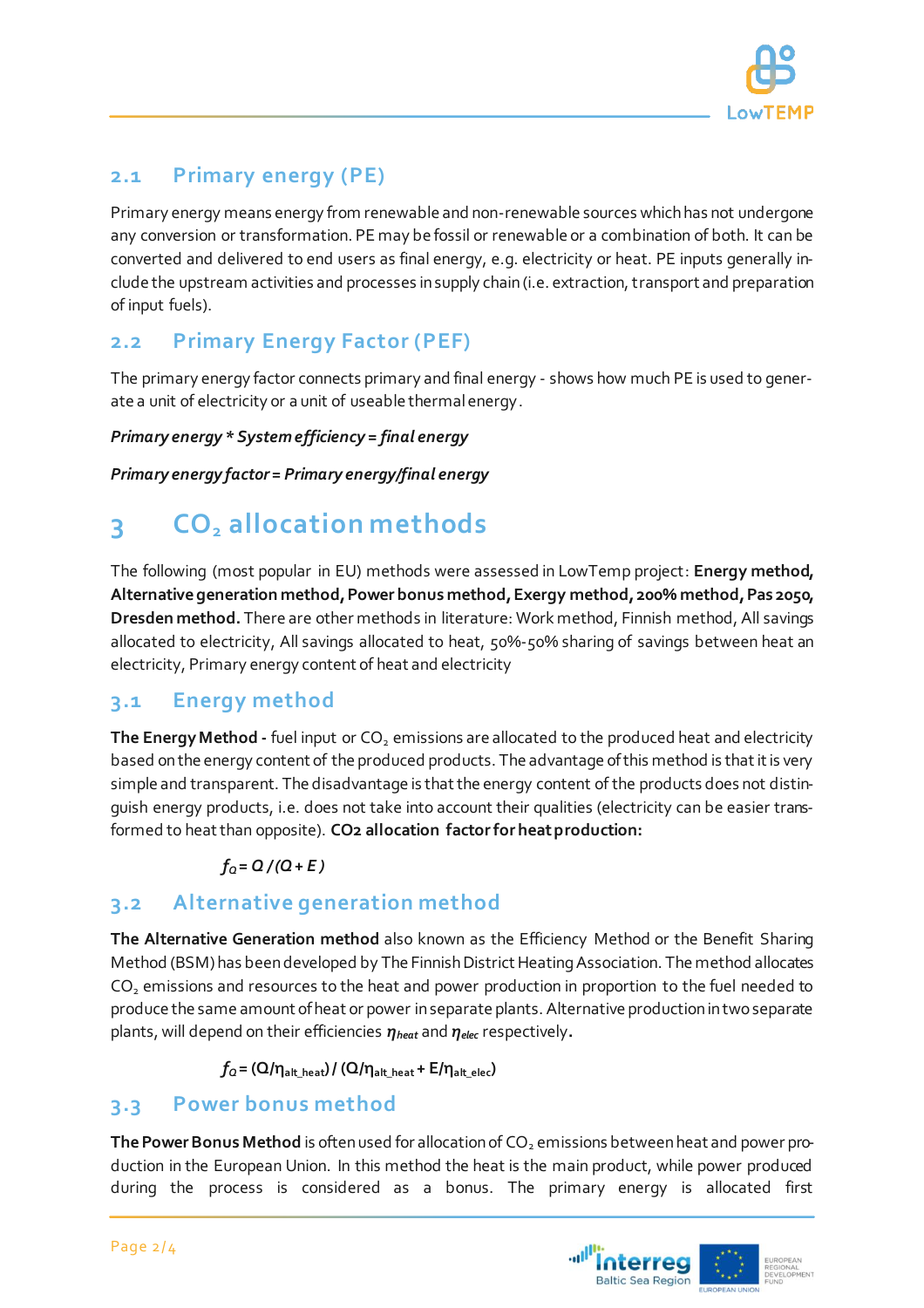

to the electricity produced in the CHP plant, which is later subtracted from primary energy input.

$$
f_{\rm Q} = (E_{P,in} - W_{CHP}f_{P,elt}) / (Q_{del} + E_{del})
$$

## **3.4 Exergy method**

The Exergy Method (physically correct method) - fuel use or CO<sub>2</sub> emissions are allocated to the produced heat and electricity based on the exergy content of the products. The exergy content of a product is a measure for the maximum useful work that can be performed by the product. The ratio between the energy and exergy content is referred to as the quality factor.

From the thermodynamic point of view, electricity generated during cogeneration is rated with an exergy factor of 1, so the exergy of electricity is defined as *Ex<sup>E</sup> = E*. This means that 100% of electricity can be converted to any form of energy. Heat can be converted to power or any other form of energy only to some extent, so the heat exergy can be calculated

$$
Ex_{Q}=(\mathbb{1}-T_{o}/T)\,\mathbb{Q}
$$

where  $T<sub>o</sub>$  – is the average ambient temperature during the heating period and  $T$  – is DH thermodynamic mean temperature T =  $(T_s - T_r)/\ln(T_s/T_r)$ 

 $f_0 = Ex_0 / (Ex_0 + Ex_F)$ 

#### **3.5 200% method**

assumes 200% efficiency for heat production. This means that, in order to produce 1 unit of heat, 0.5 unit of fuel has to be used and the other 0.5 unit will be recovered from the turbine condenser. This means that half of emissions related to heat production can be associated with power generation. This method, introduced by the Danish Energy Agency, can be used when allocating the fuel costs of the CHP to the heat production in the energy and emission statistics.

#### $f_0 = Q / 2$  *Fuel*<sub>*in*</sub>

#### **3.6 Pas 2050**

**PAS 2050 method** is the British standard, which explains the calculation of GHG emissions for production of goods and services. Allocating the emissions from CHP system to the heat and power produced, the special 'intensity' coefficient '*n'* is used, which specifies the emissions released during fuel combustion

#### $f_0 = Q/(Q + nE)$

The allocation of emissions to heat and electricity relies on the process-specific ratio of heat to electricity from each CHP system. For boiler-based CHP systems (coal, wood, solid fuel), the coefficient *n is 2.5*, while for turbine-based CHP systems (natural gas, landfill gas) *n = 2.0*.

#### **3.7 Dresden method**

**The Dresden method** is based on exergy assessment. In power plants all primary energy is related to